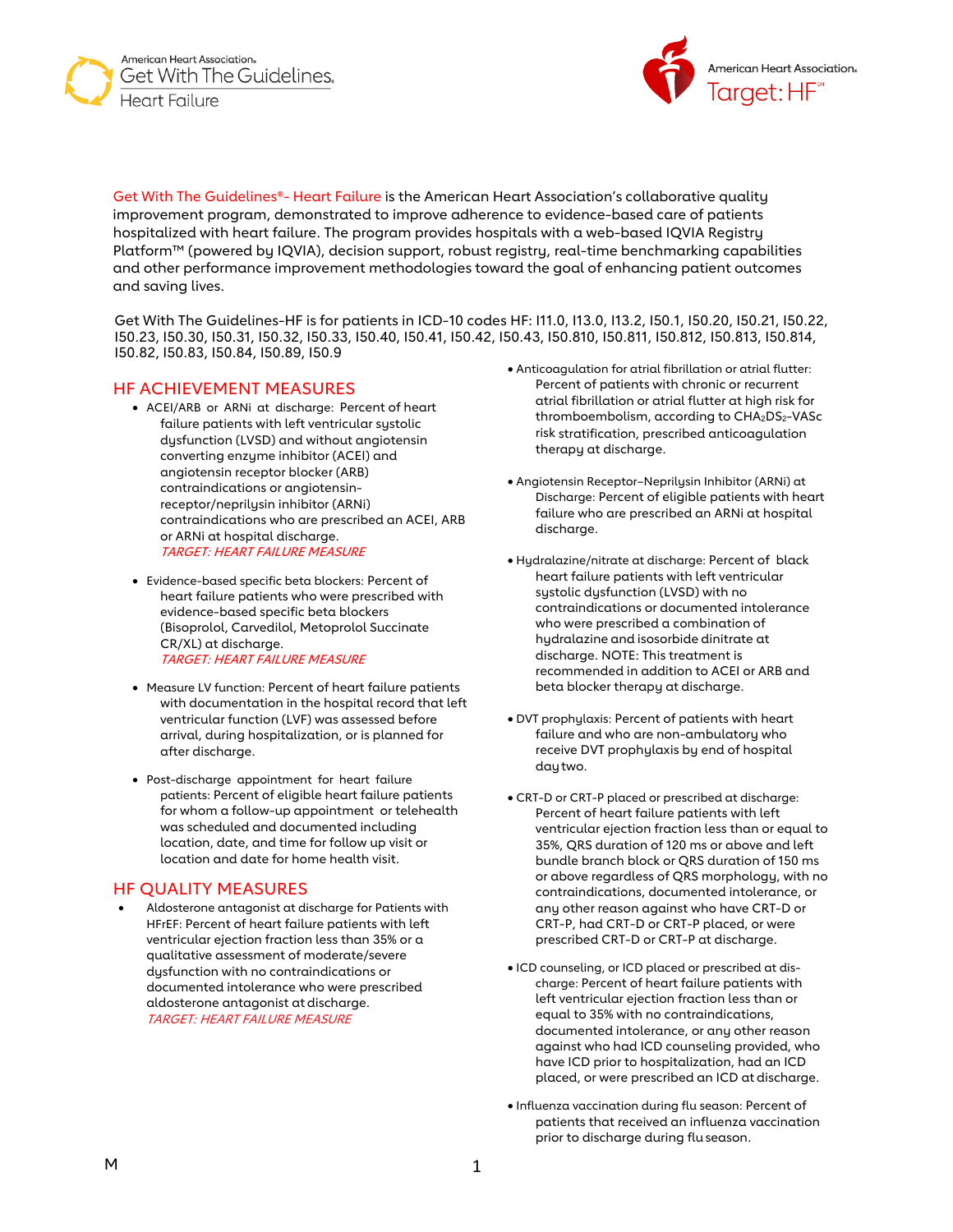



- Pneumococcal vaccination: Percent of patients that received a pneumococcal vaccination prior to discharge.
- Follow-up visit within 7 days or less: Percent of eligible heart failure patients who underwent a follow-up visit within 7 days or less from time of hospital discharge. TARGET: HEART FAILURE MEASURE
- Lab Monitoring Follow-Up: Percentage of patients age ≥18 y with a diagnosis of heart failure who were newly prescribed an aldosterone antagonist (MRA) at discharge or who had an aldosterone antagonist upon admission with a dose increase during discharge, who had potassium and renal function planned or ordered within one week post-discharge
- Quadruple Medication Therapy at Discharge for Patients with HFrEF: Percent of heart failure patients that were discharged on all four medications: ARNI, Evidence-Based Specific Beta Blockers; Aldosterone Antagonist, and SGLT-2 Inhibitors.
- SGLT-2 Inhibitor at Discharge for Patients with HFrEF: Percent of patients with heart failure (HF) and reduced ejection fraction who are discharged on a SGLT-2 Inhibitor

### HF REPORTING MEASURES

- 60 minutes of heart failure education: Percent of heart failure patients who received 60 minutes of heart failure education by a qualified heart failure educator.
- Activity level instruction: Percent of heart failure patients discharged home with a copy of written instructions or educational materials given to patient or caregiver at discharge or during the hospital stay, addressing activity level.
- Advanced care plan: Percent of heart failure patients who have an advanced care plan or surrogate decision maker document in the medical record.
- Advance directive executed: Percent of patients who have documentation in the medical record that an advance directive was executed.
- Aldosterone Receptor Antagonist at Discharge for Patients with HFpEF: Percentage of heart failure patients with preserved left ventricular ejection fraction ( $\geq 45\%$ ) or a qualitative assessment of normal/mild dysfunction with no contraindications who were prescribed an aldosterone antagonist at discharge.
- Beta blocker at discharge: Percent of heart failure patients on beta blockers at discharge.
- Blood pressure control at discharge (140/90): Percent of heart failure patients with a last recorded systolic pressure <140 mmHg and diastolic pressure <90 mmHg bloodpressure.
- Blood pressure control at discharge (130/80): Percent of heart failure patients with a last recorded systolic pressure <130 mmHg and diastolic pressure <80 mmHg bloodpressure.
- Care transition record transmitted: A care transition record is transmitted to a next level of care provider within 7 days of discharge containing all of the following: reason for hospitalization, procedures performed during this hospitalization, treatment(s)/service(s) provided during this hospitalization, discharge medications, including dosage and indication for use, and follow-up treatment and services needed (e.g., post- discharge therapy, oxygen therapy, durable medical equipment).
- Diabetes teaching: Percent of diabetic patients or newly-diagnosed diabetics receiving diabetes teaching at discharge.
- Diabetes treatment: Percent of diabetic patients or newly-diagnosed diabetics receiving diabetes treatment in the form of glycemic control (diet and/or medication) at discharge.
- Diet instruction: Percent of heart failure patients discharged home with a copy of written instructions or educational materials given to patient or caregiver at discharge or during the hospital stay, addressing diet.
- Discharge instructions: Percent of heart failure patients discharged home with a copy of written instructions or educational material given to patient or caregiver at discharge or during the hospital stay addressing all of the following: activity level, diet, discharge medications, follow-up appointment, weight monitoring, what to do if symptoms worsen.
- Follow-up instructions: Percent of heart failure patients discharged home with a copy of written instructions or educational materials given to patient or caregiver at discharge or during the hospital stay, addressing follow-up appointment.
- Follow-up visit or contact within 48 hours of discharge scheduled: Percent of heart failure patients who had a follow-up visit or phone call scheduled to take place within 48 hours or less of hospital discharge.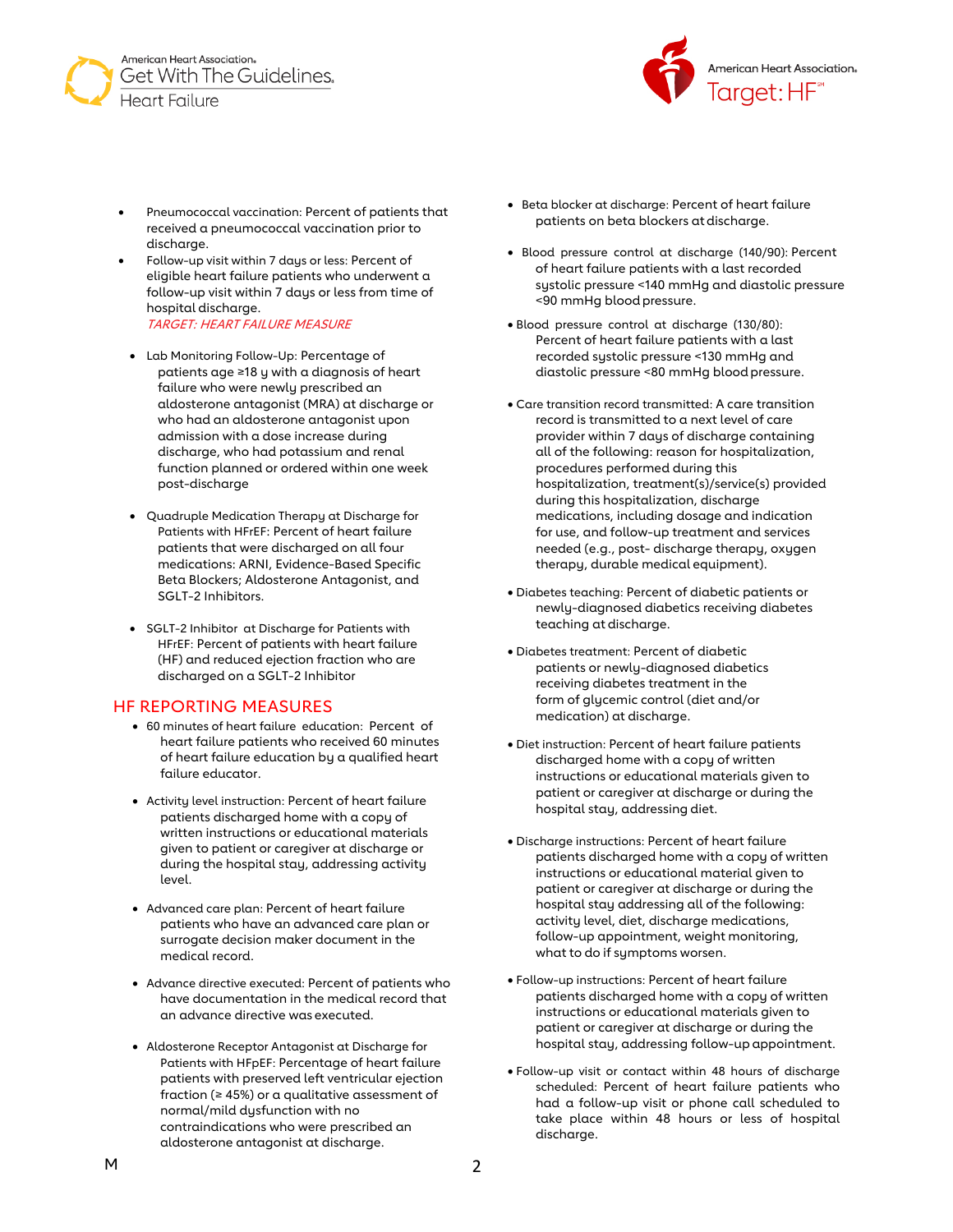



- Follow-up visit or contact within 72 hours of discharge scheduled: Percent of heart failure patients who had a follow-up visit or phone call scheduled to take place within 72 hours or less of hospitaldischarge
- Heart failure disease management program referral: Percent of heart failure patients referred to disease management program.
- ICD placed or prescribed at discharge: Percent of heart failure patients with left ventricular ejection fraction less than or equal to 35% with no contraindications, documented intolerance, or any other reason against who have ICD prior to hospitalization, had ICD placed, or were prescribed ICD at discharge.
- Ivabradine at Discharge: Percent of eligible heart failure patients who are prescribed ivabradine at hospital discharge.
- Lipid-lowering medications at discharge: Percent of heart failure patients with either CAD, PVD, CVA, or diabetes who were prescribed lipid lowering medications at discharge.
- SGLT-2 Inhibitor at Discharge for Patients with HFpEF/ HFmrEF: Percent of patients with heart failure (HF) and preserved ejection fraction or mildly reduced ejection fraction who are discharged on a SGLT-2 Inhibitor
- SGLT-2 Inhibitor at Discharge for Patients with HF (all patients): Percent of patients with heart failure (HF) who are discharged on a SGLT-2 Inhibitor
- Medication instruction: Percent of heart failure patients discharged home with a copy of written instructions or educational materials given to patient or care-giver at discharge or during the hospital stay, addressing discharge medications.
- Outpatient cardiac rehab program referral: Percent of heart failure patients referred to outpatient cardiac rehabprogram.
- Omega-3 fatty acid supplement use at discharge: Percent of heart failure patients without contraindication who are prescribed omega-3 fatty acid supplement at hospital discharge.
- QRS duration documented: Percent of heart failure patients for whom QRS duration isdocumented.
- Referral to AHA heart failure interactive workbook: Percent of heart failure patients who received an AHA heart failure interactive workbook.
- Referral to HF disease management, 60 minutes

patient education, HF interactive workbook or referral to outpatient cardiac rehabilitation: Percent of heart failure patients who were referred to heart failure disease management, received 60 minutesof patient education by a qualified educator, received an AHA heart failure interactive workbook or were referred to an outpatient cardiac rehabilitation program.

#### TARGET: HEART FAILURE MEASURE

- Smoking cessation: Percent of heart failure patients with a history of smoking cigarettes, who are given smoking-cessation advice or counseling during hospital stay. For purposes of this measure, a smoker is defined as someone who has smoked cigarettes anytime during the year prior to hospital arrival.
- Symptoms worsening instruction: Percent of heart failure patients discharged home with a copy of written instructions or educational materials given to patient or caregiver at discharge or during the hospital stay, ad- dressing what to do if symptoms worsen.
- Weight instruction: Percent of heart failure patients discharged home with a copy of written instructions or educational materials given to patient or caregiver at discharge or during the hospital stay, addressing weight monitoring.
- Health-Related Social Needs Assessment: Percentage of patients with a diagnosis of heart failure discharged from your facility who had documentation of a standardized health-related social needs form or assessment completed during admission

### HF RISK-ADJUSTED MORTALITY RATIO

• Risk adjusted mortality ratio: A ratio comparing the actual in-hospital mortality rate to the riskadjusted expected mortality rate. A ratio equal to 1 is interpreted as no difference between the hospital's mortality rate and the expected rate. A ratio greater than 1 indicates that the hospital's mortality rate is higher than the expected rate. A ratio of less than 1 indicates that the hospital's mortality rate is lower than the expectedrate.

### HF DATA QUALITY MEASURES

- HF Achievement Award Qualified: Percent of patients who have the minimum necessary data elements complete to be included in GWTG Achievement Measures for award calculation. NOTE: This does not mean the patient is compliant with the measure just that they meet the minimum criteria for measure inclusion.
- HF Quality Award Qualified: Percent of patients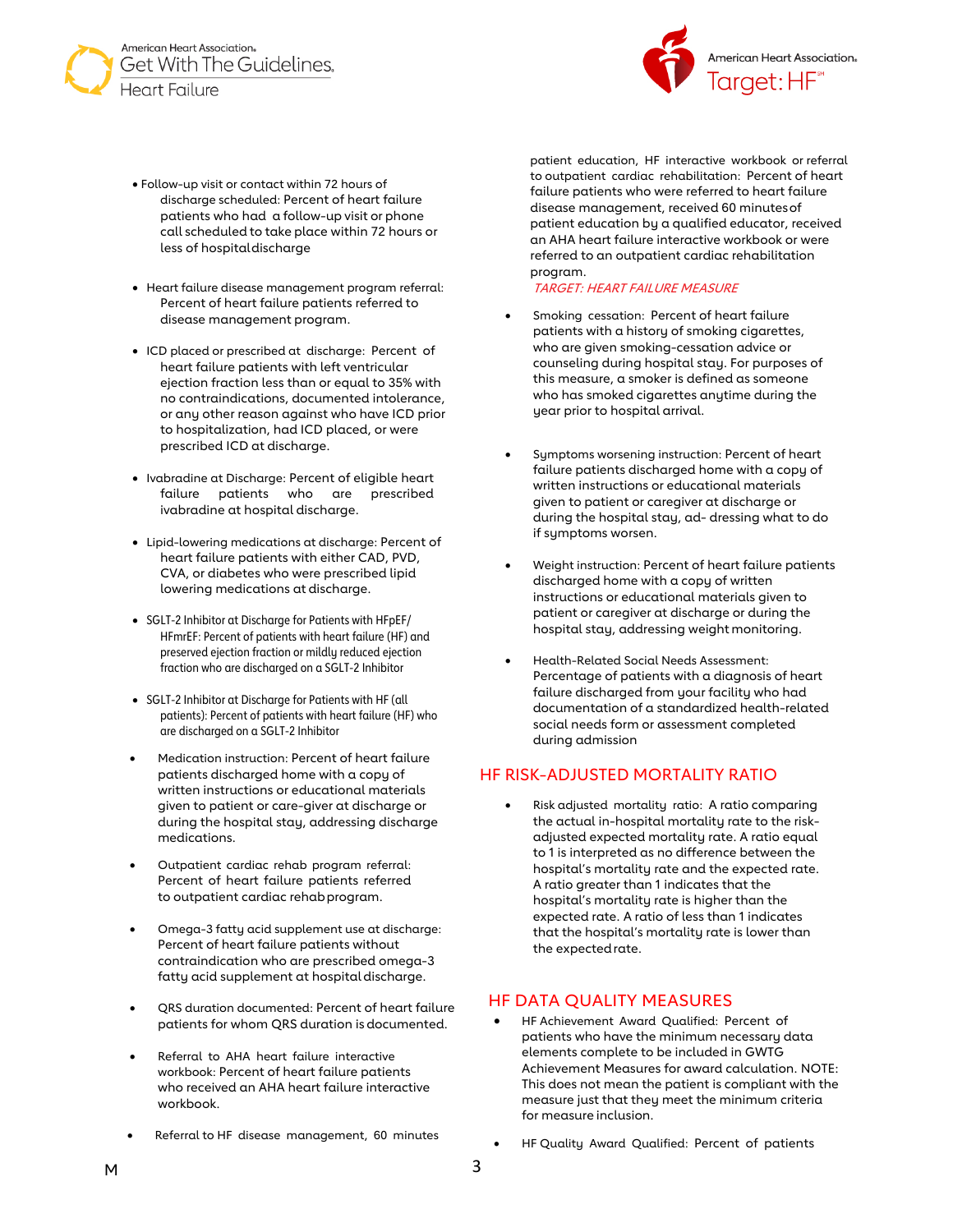



who have the minimum necessary data elements complete to be included in GWTG Quality Measures for award calculation. NOTE: This does not mean the patient is compliant with the measure just that they meet the minimum criteria for measure inclusion.

- Missing HF Achievement Award Qualified: Histogram of missing data for key elements needed for appropriate inclusion in GWTG Achievement Measures.
- Missing HF Quality Award Qualified: Histogram of missing data for key elements needed for appropriate inclusion in GWTG Quality Measures.

Record completion rate: Percent of patient records that are saved as complete.

# HF DESCRIPTIVE MEASURES

- Age: Patients grouped by age.
- Diagnosis: Patients grouped by diagnosis.
- Sex: Patients grouped by sex.
- Race: Patients grouped by race and Hispanic ethnicity.
- In-hospital mortality: Patients grouped by whether they expired in-hospital.
- LOS: Length of stay: Patient's length of stay, grouped by diagnosis.
- Beta blocker medication at discharge (all patients): All patients grouped by specific beta blocker medication prescribed at hospital discharge.
- Beta blocker medication at discharge (eligible patients): Eligible patients grouped by specific beta blocker medication prescribed at hospital discharge.
- Discharge disposition: Patients grouped by discharge disposition.
- Smoking Cessation Therapies Prescribed: Patients who received Smoking Cessation Therapies grouped by Smoking Cessation Therapies Prescribed.
- Identified Areas of Unmet Social Needs 21: Patients with heart failure who were assessed for health-related social needs grouped by unmet social needs identified
- Medical History: A histogram of previously known medical history.

# COMPOSITE MEASURES

• HF Composite: The composite quality of care measure indicates how well your hospital does to provide appropriate, evidence-based interventions for each patient.

### DEFECT-FREE MEASURES

.

- HF Defect-free: The Defect-free measure gauges how well your hospital did in providing all the appropriate interventions to everypatient.
- Target Heart Failure Recognition (or Defect-free) Measure: Percent of heart failure patients who received ACEI/ ARB or ARNi, evidence-based beta blockers, aldosterone antagonist medications at discharge (if eligible), for whom a follow-up visit or contact within 7 days of discharge scheduled, and who was referred for enhanced education (referral to disease management program, 60 minutes ofpatient education, or HF interactive workbook or were

# 30 DAY FOLLOW-UP

- 30 Day ACEI/ARBs or ARNi (Heart Failure): Heart failure patients with left ventricular systolic dysfunction (LVSD) and without ACEI/ARBs or ARNi contraindications whoare on ACEI/ARBs or ARNi 30 days post discharge.
- 30 Day Aldosterone Antagonist: Percent of heart failure patients with left ventricular systolic ejection fraction <=35% or a qualitative assessment of moderate/severe dysfunction with no contraindications or documented intolerance who are on an Aldosterone Antagonist 30 days post discharge
- 30 Day Evidence- Based Specific Beta-Blocker for LVSD (Heart Failure): Percent of heart failure patients on an evidence- beta- blocker (Bisoprolol, Carvedilol, Metoprolol Succinate CF/XL) 30 days postdischarge
- 30-Day Participation in Cardiac Rehabilitation or Disease Management Program: Percent of Heart Failure patients who participated in an outpatient cardiac rehabilitation or disease management program within 30 days of discharge
- 30-Day Referral to Cardiac Rehabilitation or Disease Management: Percent of Heart Failure patients who are referred to an outpatient cardiac rehabilitation or disease management program within 30 days of discharge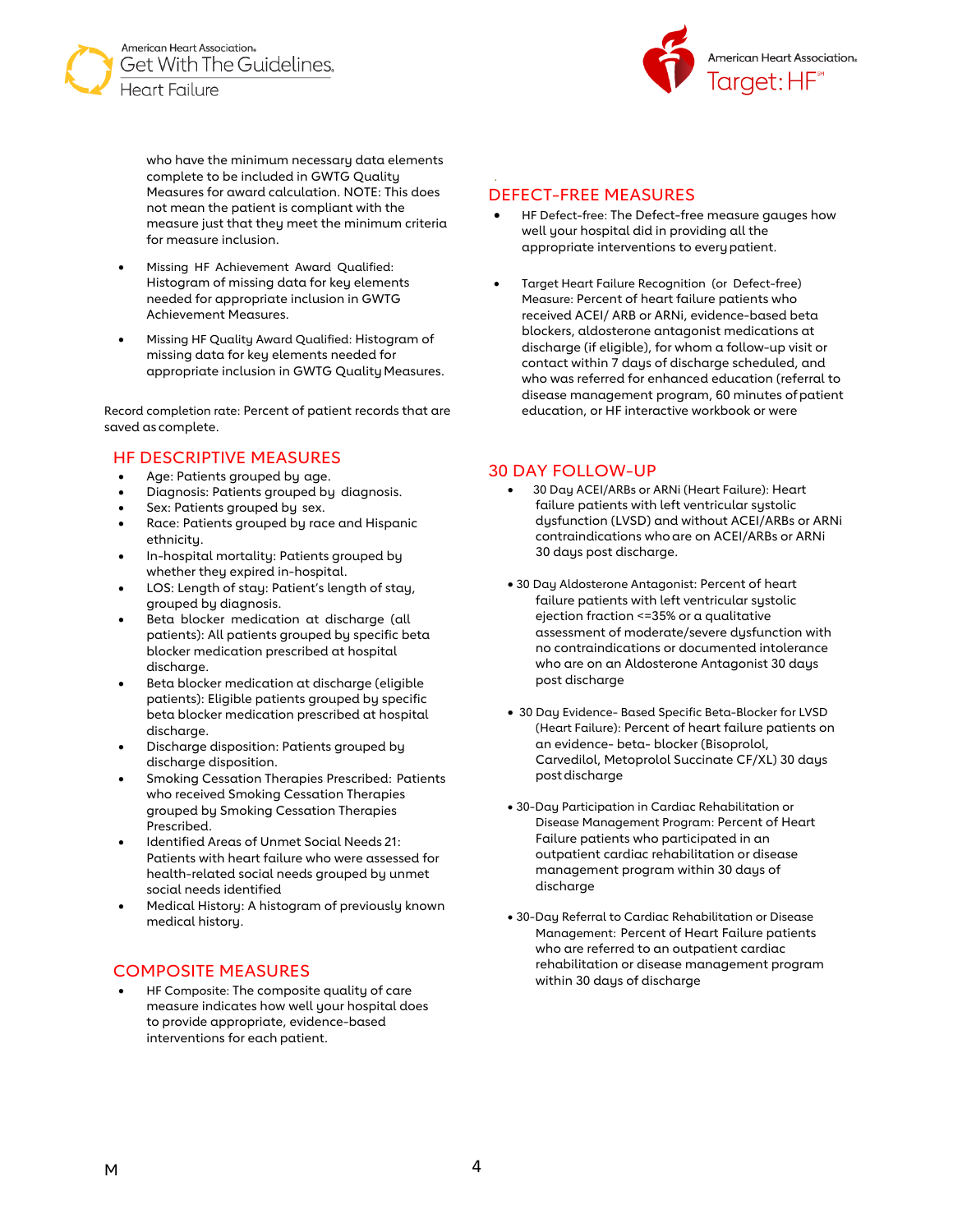



# 30 DAY DESCRIPTIVE MEASURES

- 30 Day Re-hospitalization (Heart Failure): Percent of heart failure patients (unadjusted) with one or more re-hospitalizations in the first 30 days post discharge.
- 30-day Follow Up Not Completed: Patients without a completed 30-day follow up form, grouped by days since discharge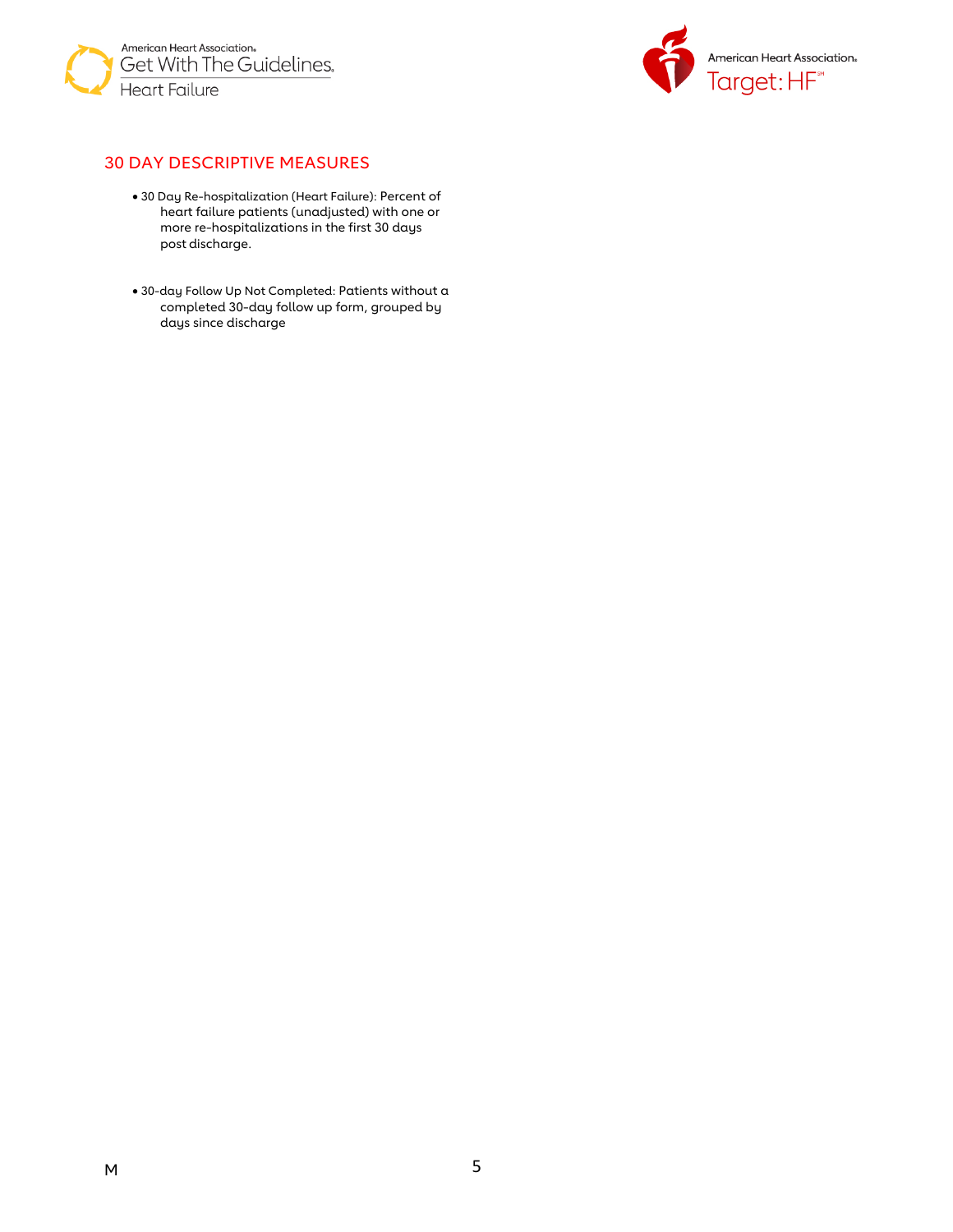



NOTE: The Get with the Guidelines Readmission Measures are not equivalent to the CMS 30-Day Risk Standardized Readmission Measure. They are not risk adjusted, do not represent all-cause readmission and do not capture readmisson to other hospitals.

### HOW QUALITY ACHIEVEMENT AWARDS ARE DETERMINED

Quality achievement measures provide the basis for evaluating and improving treatment of HF patients. Formulating those measures begins with a detailed review of HF guidelines. When evidence for a process or aspect of care is so strong that failure to act on it reduces the likelihood of an optimal patient outcome, an achievement measure may be developed regarding that process or aspect of care. Achievement measure data are continually collected, and results are monitored over time to determine when new initiatives or revised processes should be incorporated. As such, achievement measures help speed the translation of strong clinical evidence into practice. For participating hospitals to earn recognition for their achievement in the program, they must adhere to achievement measures. Quality measures apply to processes and aspects of care that are strongly supported by science. Application of quality measures may not, however, be as universally indicated as achievement measures. The Get With The Guidelines team follows a strict set of criteria in creating achievement and quality measures. We make every effort to ensure compatibility with existing performance measures from other organizations.

### RECOGNITION FROM THE AMERICAN HEART ASSOCIATION

Your hospital's hard work deserves to be rewarded. That's why the American Heart Association does it's best to make sure you get the public recognition you earned. We look forward to awarding hospitals with our quality achievement recognition certificate, along with customizable marketing materials so you can share your achievement with your local community. We also provide national recognition in the U.S. News & World Report "Best Hospitals" issue for designated quality award-winning levels along with other events and ads throughout the year as determined by the American Heart Association.

The American Heart Association offers numerous recognition opportunities for quality award-winning hospitals. You may want to time your promotional efforts around some of the following events:

- Receipt of the quality achievement recognition certificate
- Recognition event at the International Stroke Conference in February, for award-winning Get With The Guidelines-Heart Failure hospitals that achieve designated awardlevels
- Recognition in the U.S. News & World Report "Best Hospitals" issue for designated quality award-winning levels (usually in late summer)
- Other events and ads as determined by the American Heart Association/American Stroke Association